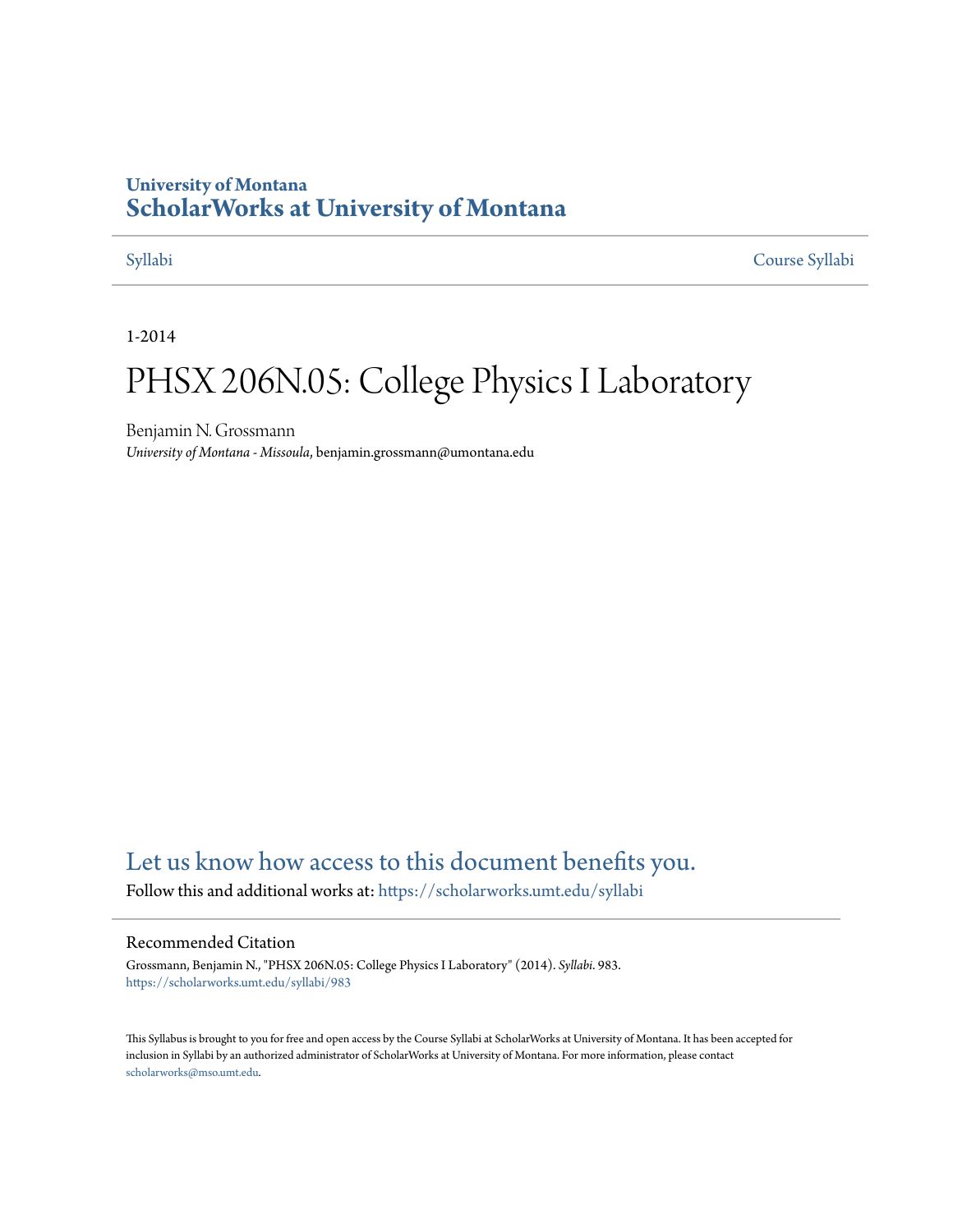# **PHSX 206N Section 5—2014 Spring Syllabus**

#### **Instructor Information**

- Instructor: Dr. Benjamin Grossmann
- E-mail: benjamin.grossmann@umontana.edu
- . Office Phone: (406) 243-2013
- . Office Location: CHCB 232
- Office Hours: Tuesday 2:10 pm-4:00 pm, Friday 9:10 am- $11:00$  am If you need to meet with me outside my office hours, you can make an appointment.

#### **Course Information**

- Course Request Number: 33121
- Credits: 1
- Lab Schedule:Thursday 3:10 pm-5:00 pm
- Lab Location: CHCB 225
- Corequisite: PHSX 205N (College Physics I)

#### **Course Overview**

The goal of the laboratories is to both aid students in quantitative laboratory techniques and conceptual understanding of physics. The material covered will be commensurate with the lecture courses with which the labs are paired. The quantitative laboratory techniques will include reading an array of measuring instruments, handling of error that results from the measuring instruments, understanding the distinction between precision and accuracy, and proper display of their data. It is essential that students keep up from the start as the concepts in this course build on each other.

## **Learning Objectives**

The goals of this course are:

- 1. To teach students how to properly take measurements and record data.
- 2. To teach students how to interpret results both statistically and graphically.
- 3. To experimentally con rm theories presented in lecture.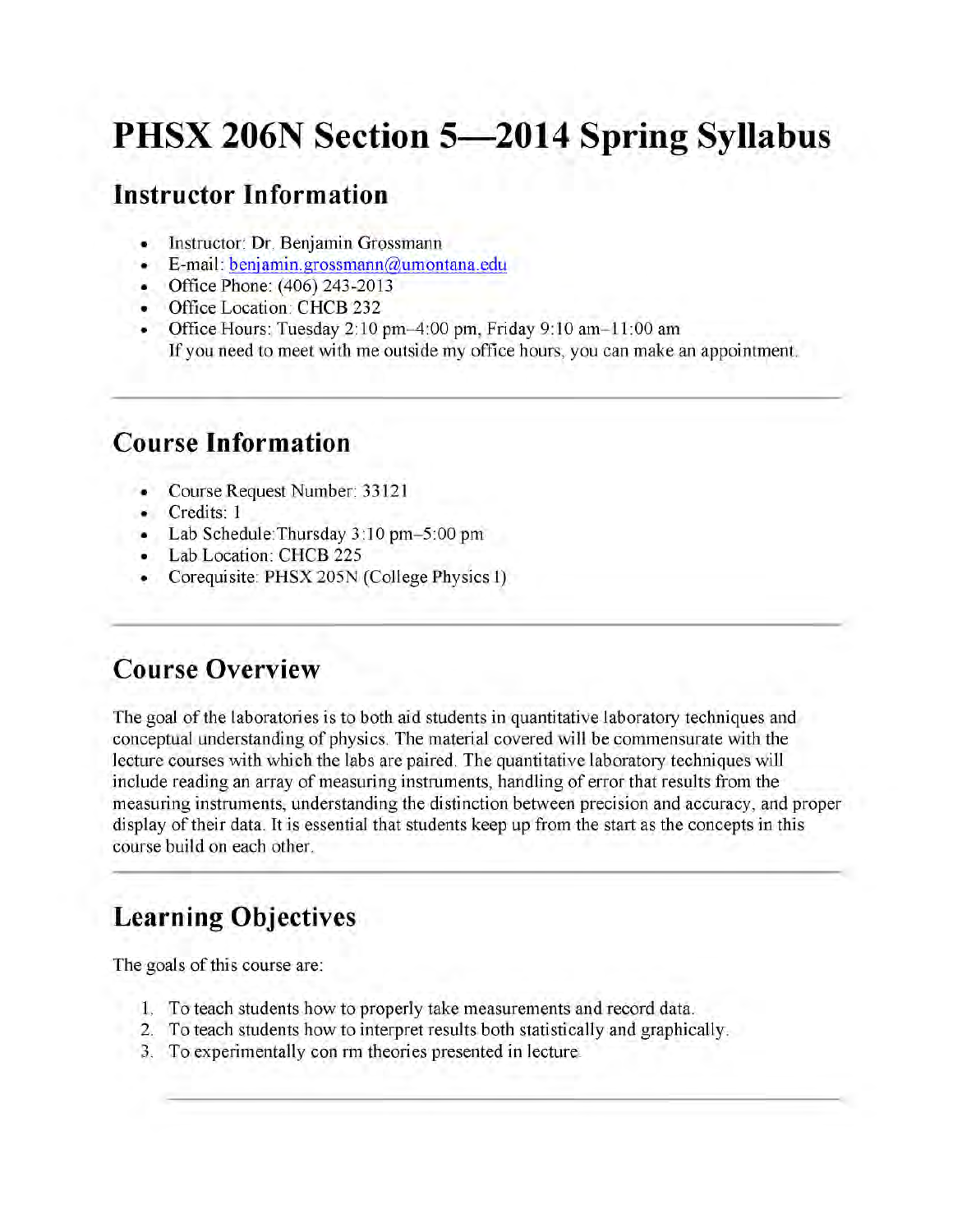### **Laboratory**

There will be 11 two-hour labs during the semester. Ten of those labs will count towards the student's final grade. The reason for offering 11 labs but only counting 10 is so students may miss one lab (unplanned absence, or emergency) without consequence. Students with planned absences may attend a different laboratory section during the same week with the permission of both instructors. Students are required to attend the labs, take measurements, and keep a notebook for each lab. There are no make-up labs. At the beginning of the first lab, there is a section on laboratory techniques, which explains how to handle error analysis, graphing, and other key issues that come up while keeping a laboratory notebook.

Each week, a few days before lab, students should download and print a copy of the current lab, read it and bring it with them to their lab meeting. Students are expected to have read the instructions prior to arriving at the lab and to have completed a short prelab. Before performing the next experiment students will be given an open notebook quiz on the previous week's lab. Approximately ten to fifteen minutes will be alloted for completing the lab quizzes.

The experiments are designed to take approximately two hours for measurements and an additional two hours outside of class for data analysis as well as preparation for the next lab. This is consistent with time expectations for a one credit course.

### **Grading**

Your course grade will depend on a combination of pre-labs and laboratory quizzes as follows:

- o Laboratory Quizzes: 90%
- o Pre-labs: 10%

This course can be taken for a traditional letter grade only. Due to the number of laboratory sections, we strive for consistency between sections. As a result, grades will fall within roughly the same distribution for each section. This distribution is 20–25% A's, 20-25% B's, 20-25% C's, and 20-25% D's and F's.

Note: The last day to add/drop via CyberBear is February 14. The last day to drop without the Dean's signature is April 7.

#### **Academic Honesty**